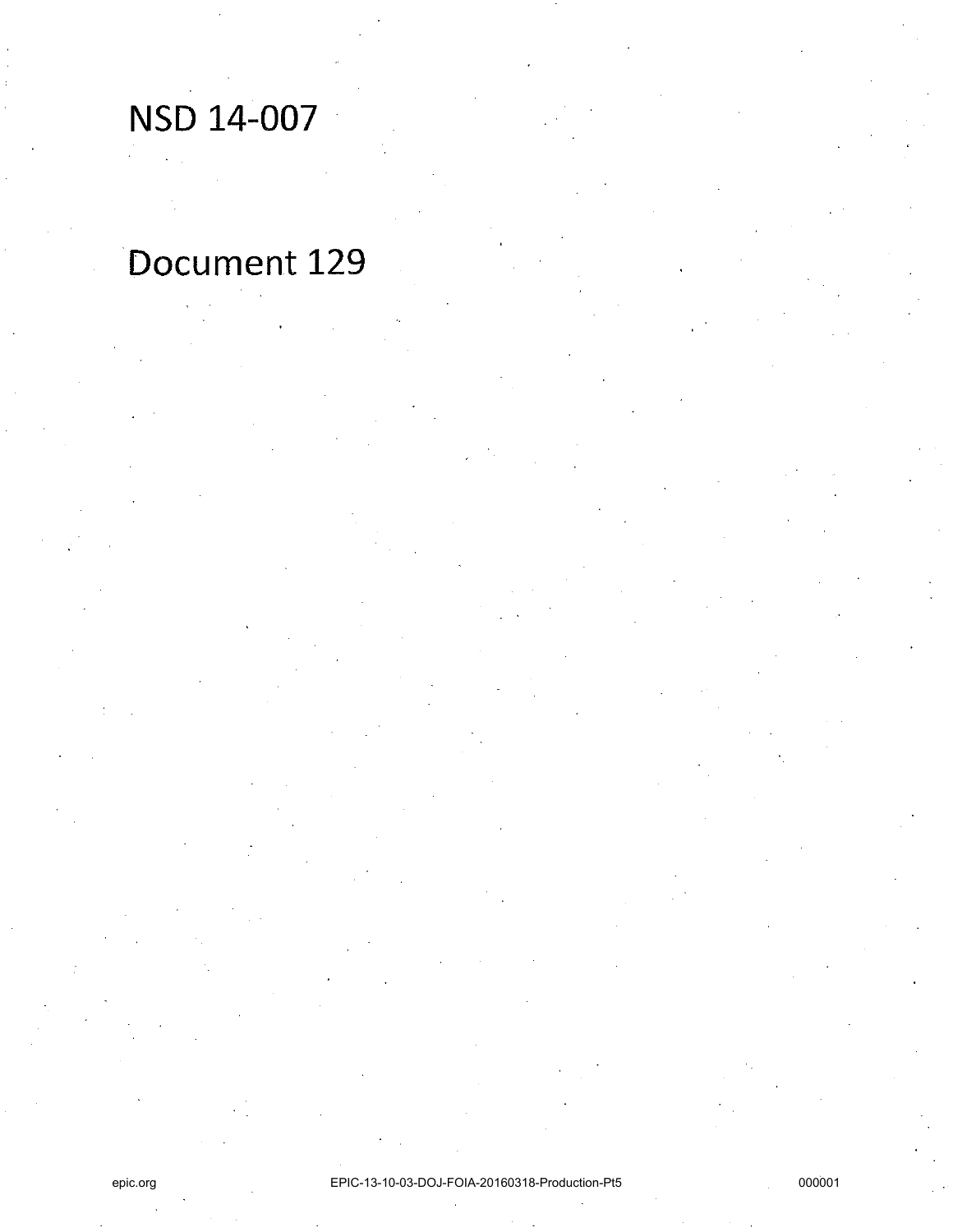**DATE: 02/26/2016 FBI INFO. CLASSIFIED BY: J23J98T32**   $REASON:1.4(c)$ **DECLASSIFY ON; 12/31/2041** 

#### THE ATTORNEY GENERAL'S REPORT ON ELECTRONIC SURVEILLANCE AND PHYSICAL SEARCH UNDER THE FOREIGN INTELLIGENCE SURVEILLANCE ACT

### June 2008

 $\tau_{\rm c} \rightarrow -\tau_{\rm b}$  ,  $\tau_{\rm c} \rightarrow \tau_{\rm d}$ 

 $\label{eq:3} \begin{array}{ll} \mathcal{L}_{\text{max}}(\mathcal{L}_{\text{max}}) & \mathcal{L}_{\text{max}}(\mathcal{L}_{\text{max}}) & \mathcal{L}_{\text{max}}(\mathcal{L}_{\text{max}}) \\ \mathcal{L}_{\text{max}}(\mathcal{L}_{\text{max}}) & \mathcal{L}_{\text{max}}(\mathcal{L}_{\text{max}}) & \mathcal{L}_{\text{max}}(\mathcal{L}_{\text{max}}) \end{array}$ 

بداريد الدوا

mage a park out

and an income

المتعقب والمتحدث وأوال والمتحدث

 $\sim$   $\sim$   $\sim$   $\mu_{\rm{eff}}$   $\mu$ 

a sa mga kalawang mga magalang sa mga kalawang ng mga kalawang sa kalawang sa mga kalawang kalawang sa mga kal<br>May may kalawang sa mga kalawang sa kalawang sa mga pagpagalang ng mga kalawang ng kalawang sa mga kalawang sa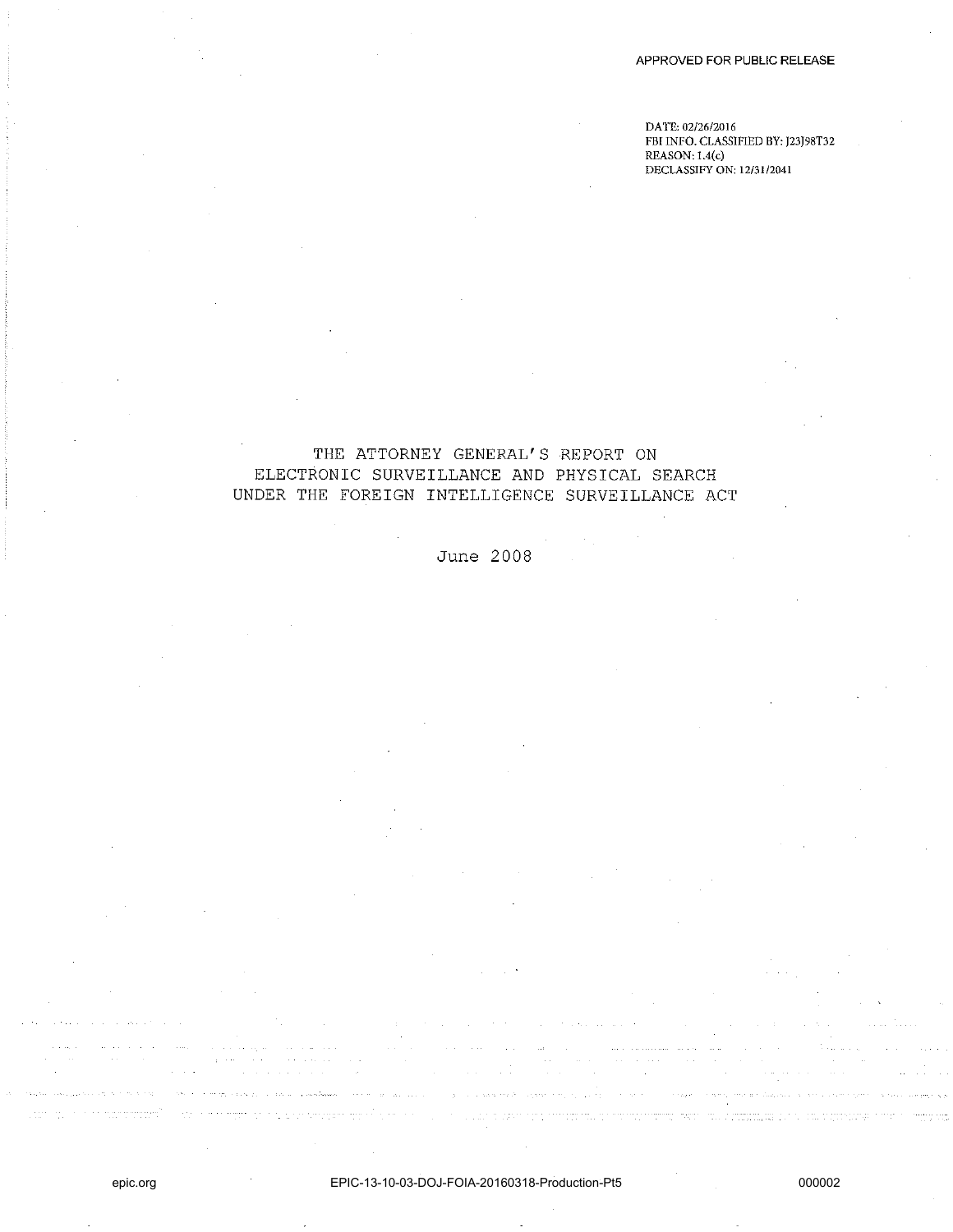remaining redactions are b(1) and outside the remaining challenged withholdings.

**TOP SECRET//COMINT//NOFORN, ORCON-**

**Section 1: Introduction** (U)

This report is submitted pursuant to Sections 108(a), 306, 406, and 502 of the Foreign Intelligence Surveillance Act of 1978 (FISA or the Act), as amended, 50 U.S.C. §§ 1801-1811, 1821-1829, 1841-1846, 1861-1862. It includes information concerning electronic surveillance, physical searches, pen register/trap and trace surveillance, and requests for access to certain business records for foreign intelligence purposes conducted under the Act by the Federal Bureau of Investigation (FBI), the National Security Agency (NSA) , and/or the Central Intelligence Agency (CIA) during the period July 1, 2007, through December 31, 2007.<sup>1</sup> Consistent with the Department of Justice's efforts to keep the Congress fully informed about its FISA activities in a manner consistent with the national security, this report contains information beyond that required by the statutory provisions set forth above. In addition to submitting this semi-annual report, the Intelligence Community and the Department provide information to the Congress concerning significant intelligence activities conducted under FISA in a manner consistent with the National<br>Security Act. (T&)



**Section 2: Federal Bureau of Investigation** (U)

I. **Collection Authorized by the FISC** (U)



**WOP SECRET//COMINT//NOFORN, ORCON\***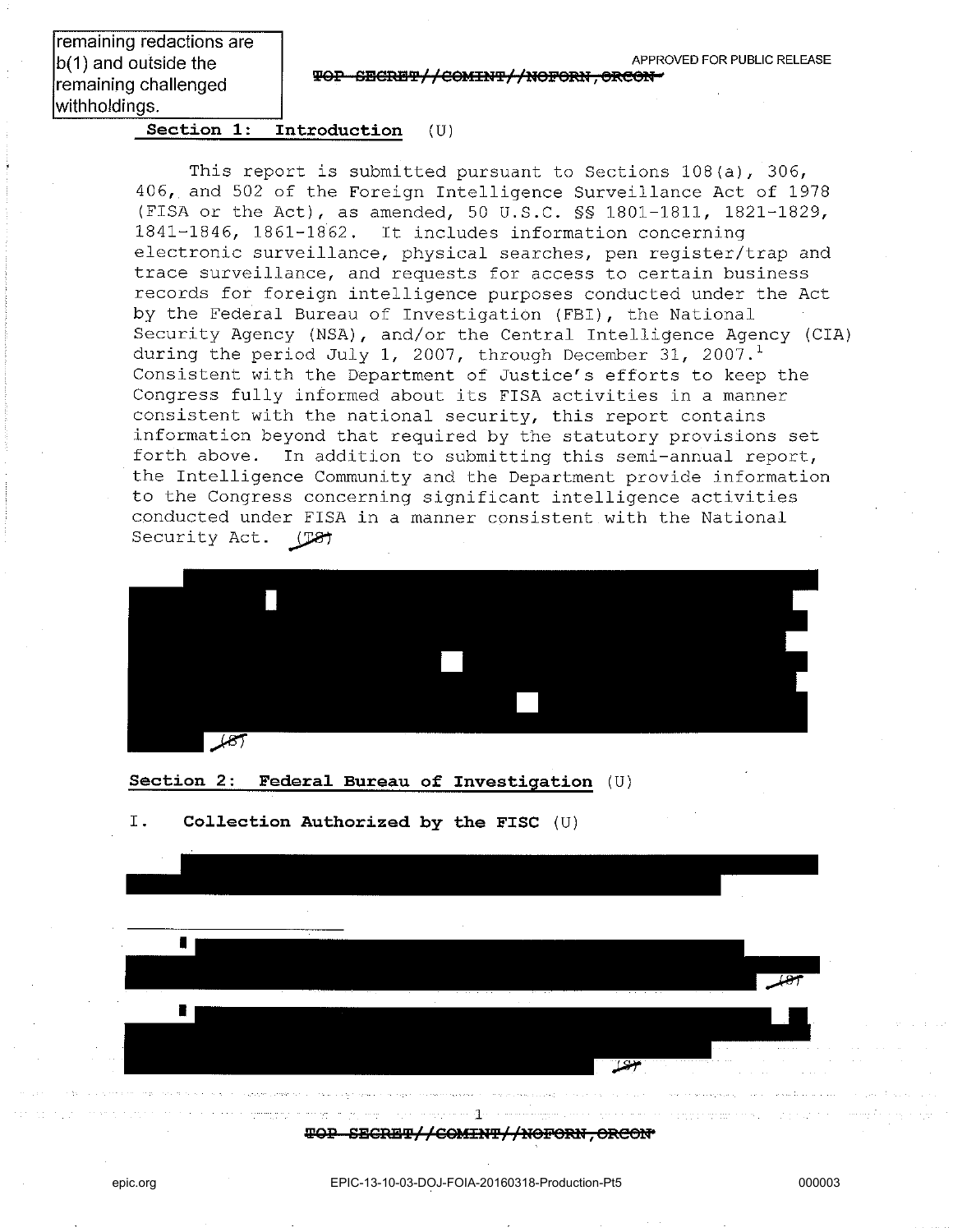remaining redactions are b(1) and outside the remaining challenged with holdings.

 $\texttt{TOP}-\texttt{SECTION}/\text{/NOFORN}, \texttt{ORCOM}$ 

2. *Descriptions* (U)











 $9$  Some of the individuals listed below, however, may be current targets of Court-authorized pen register/trap and trace surveillance. (U)

> 8 **TOP SECRET//COMINT//NOFORN, ORCON-**

and the company of the company of the company of the company of the company of the company of the company of the company of the company of the company of the company of the company of the company of the company of the comp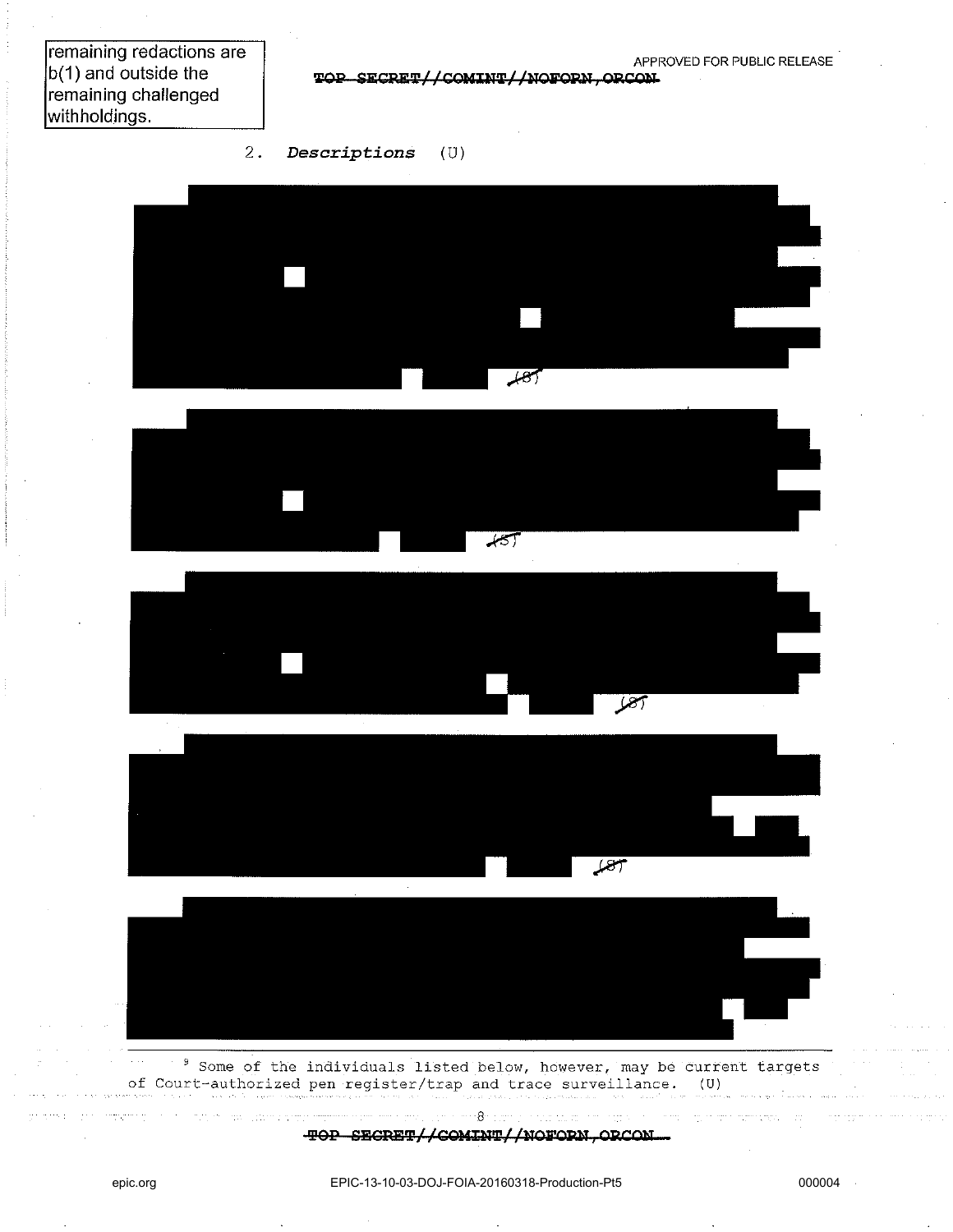remaining redactions are b(1) and outside the remaining challenged withholdings.

 $\textcolor{red}{\textbf{\texttt{TOP-SECRFT}}\textcolor{red}{//}\textbf{COMINT}\textcolor{red}{//}\textbf{NOFORN}\textcolor{red}{//}\textbf{ORGON}}$ 



#### D. **Emergency Survei11ance or Physica1 Search** (U)

During this reporting period, the Attorney General (or Deputy Attorney General, Acting Attorney General, or Assistant Attorney General for National Security) authorized emergency electronic surveillance, physical search, and/or pen register/trap and trace surveillance pursuant to 50 U.S.C.  $\S$ S 1805(f), 1824(e), or 1843(a)-(b), . These emergency authorizations resulted

and seven applications for pen register/trap and trace surveillance.<sup>11</sup> Applications or other appropriate pleadings were filed with the FISC within 72 hours of each emergency authorization. The FISC approved all of the applications and/or accepted the other pleadings.  $\sqrt{81}$ 



42 TOP SECRET//COMINT//NOFORN, ORCON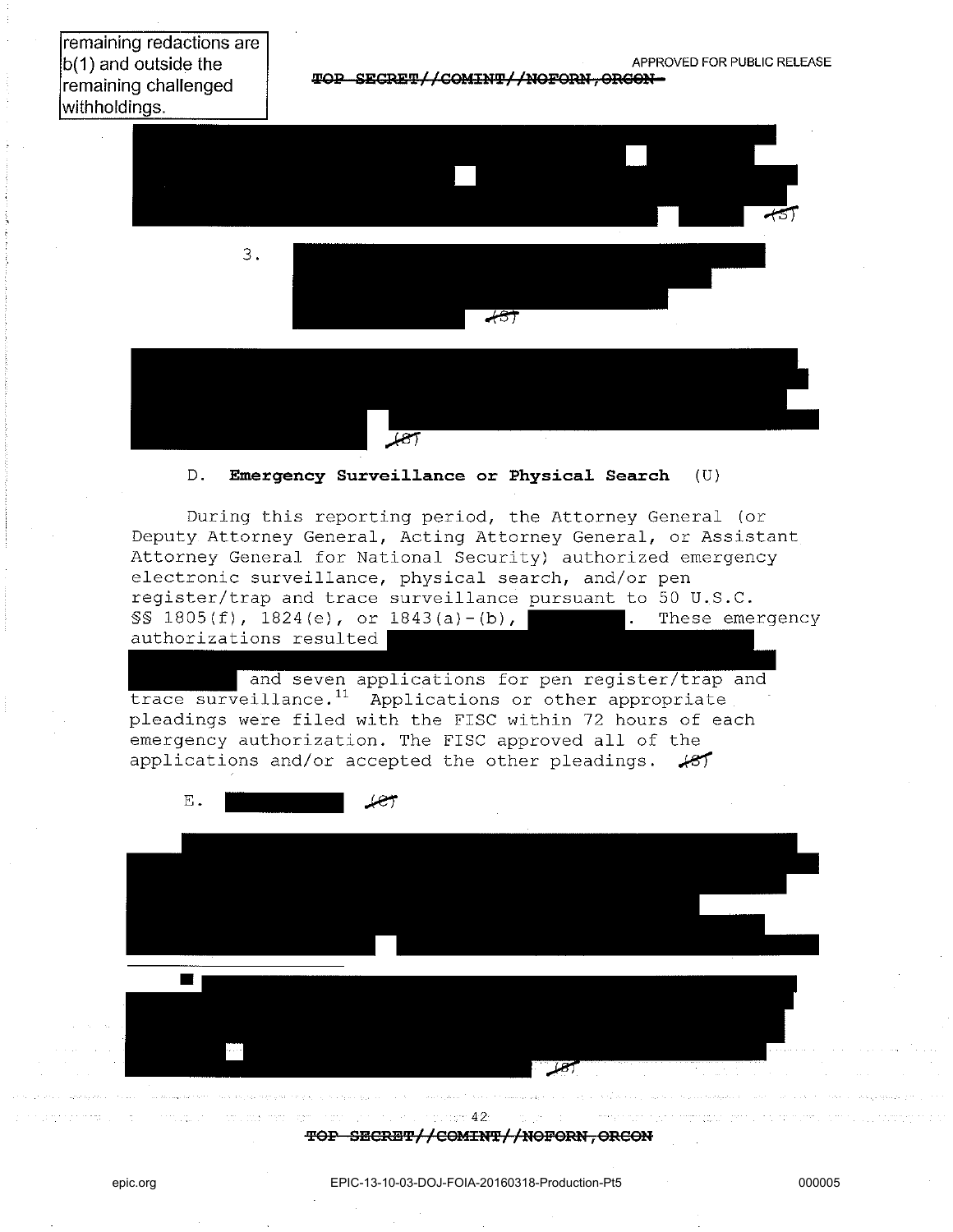**TOP SECRET//COMINT//NOFORN, ORCON** 

remaining redactions are b(1) and outside the remaining challenged withholdings.

#### G. **Pen Register/Trap and Trace Surveillance** (U)

During this reporting period, the United States filed 129 applications with the FISC seeking authorization for the FBI and/or the NSA to conduct pen register/trap and trace surveillance pursuant to 50 U.S.C. §§ 1841-1846, as amended. In these 129 applications, at least 37 United States persons were the targets of pen register/trap and trace surveillance. The FISC denied no applications, as they were originally presented, during this reporting period. Seven orders authorizing pen register/trap and trace surveillance were modified by the FISC.  $+S$ .



**TOP SECRET//COMINT//NOFORN, ORCON**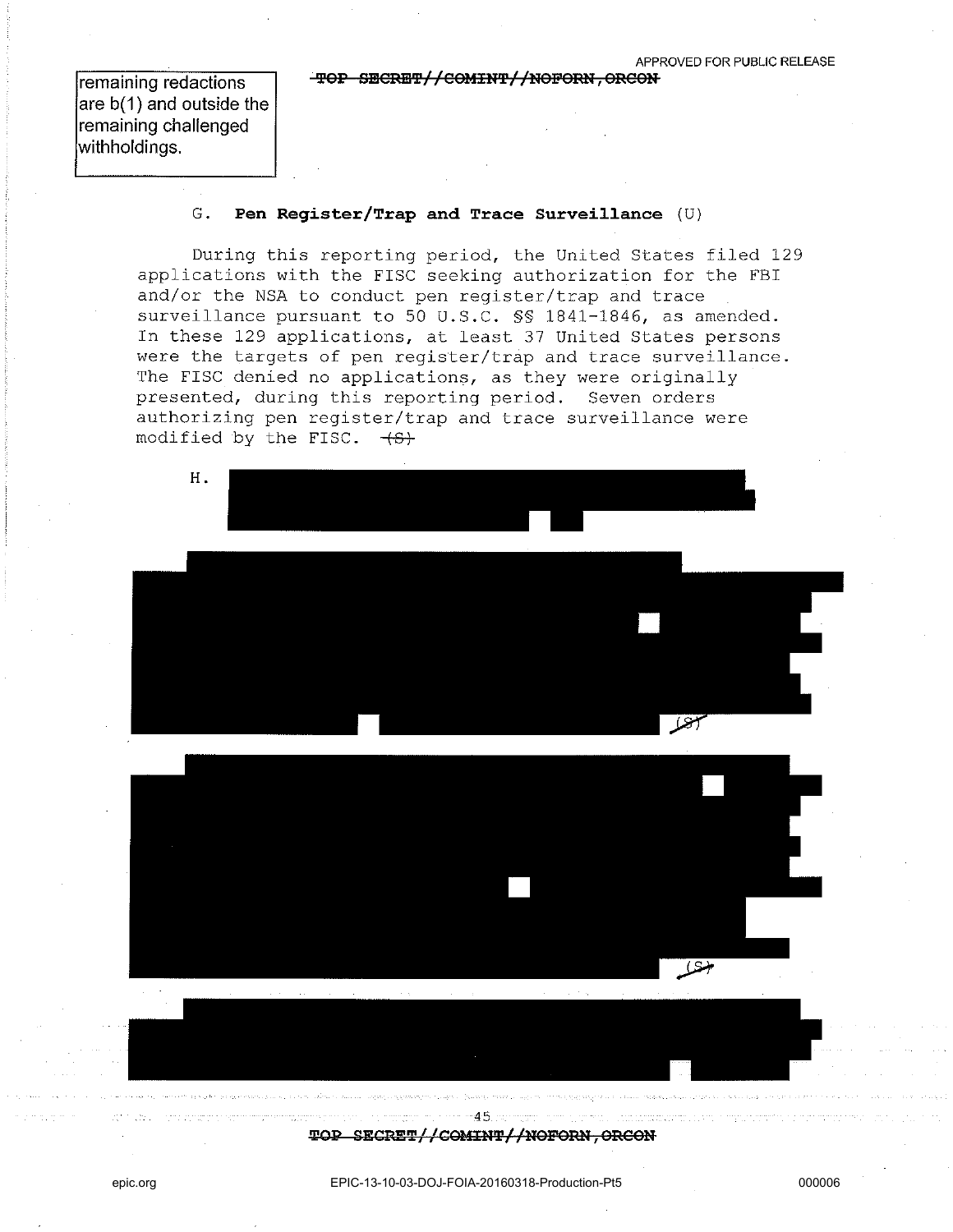remaining redactions are b(1) and outside the remaining challenqed

 $TOP$  **SECRET//COMINT//NOFORN, ORCON**